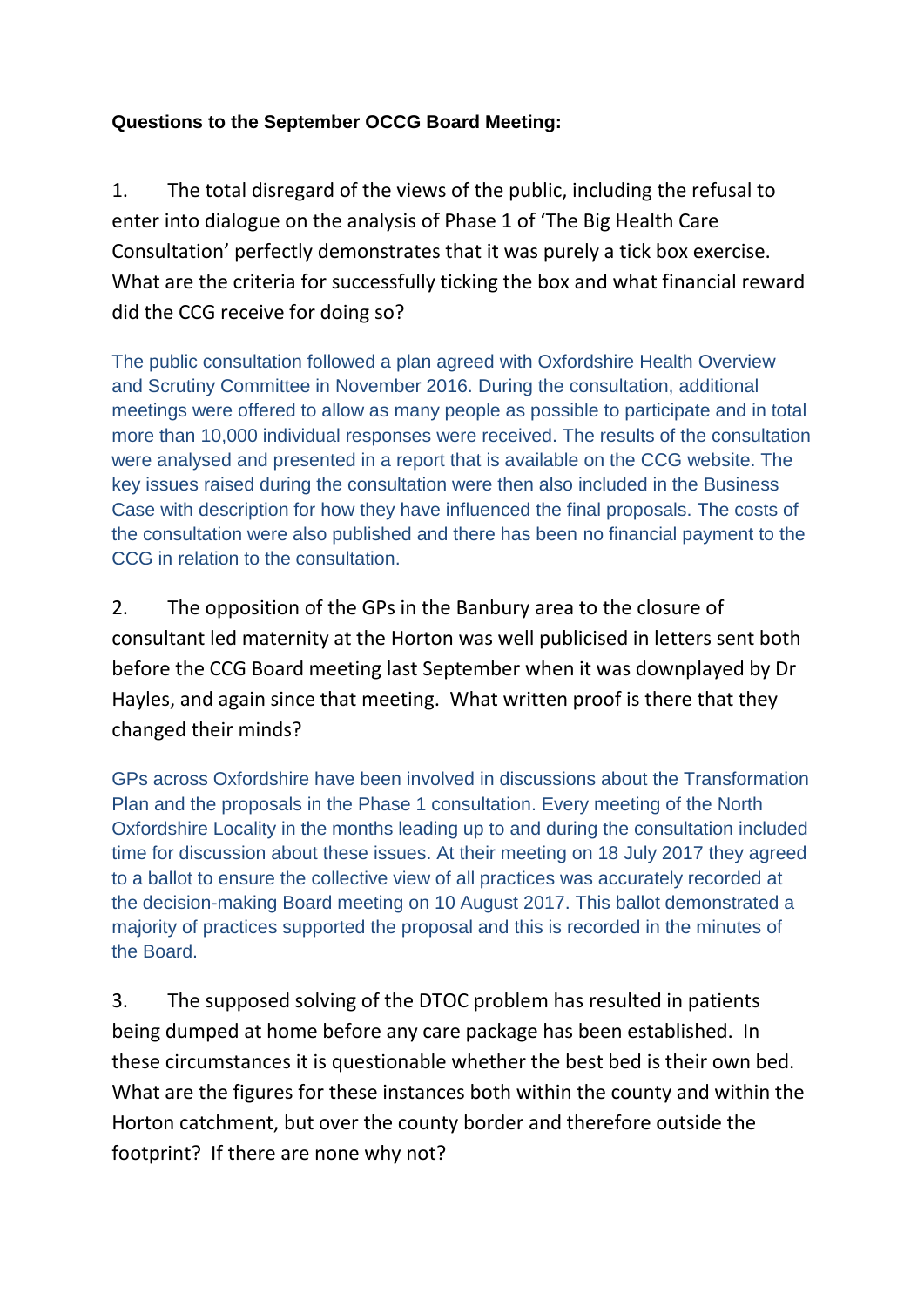In July the Oxfordshire Health & Social Care System agreed a trajectory to reduce the numbers of patients delayed in hospital on any one day. Our plan was to reduce the number of delays from an average of 151 in July 2017 to 99 in November and 83 by March 2018. The partners in the system agreed to take individual responsibility for different pathways out of hospital and agreed specific trajectories. We achieved our system trajectory in August and September and after an increase in October our latest performance indicates that we are 94. Whilst this remains a large number of people unnecessarily delayed in hospital, it does represent a significant improvement.

This improvement has been achieved through recruitment of more staff into the HART reablement service, and commissioning extra packages of care and interim nursing home beds to mitigate pressure on the HART service. So more people are leaving hospital with a care package and that is driving the reduction we have seen, together with tightening up and streamlining assessment and other internal processes.

We work hard to avoid the risk that people might be returned home without appropriate support through assessment and care planning approaches both in the hospital and in the community. We have been working with Northamptonshire County Council to improve the flow of their patients out of the Horton General Hospital.

We believe the reduction in delays has been achieved by getting the right resources to those patients who need them to return home, and not due to people going home without the support they need.

4. At the CPN on the 26<sup>th</sup> Victoria Prentis MP suggested to Dr Walsh that the CCG should change its mind and revert to a single consultation. Is the CCG prepared to do this before it goes to court?

A wide and thorough consultation took place at the beginning of the year on proposals in Phase 1 of the Transformation Programme and they were also thoroughly discussed at Board meetings on 20 June 2017 and at the decisionmaking Board meeting on 10 August. There is no plan to reconsider this decision.

5. Can the members of the Board say that, in all conscience, they would stand by their decision to permanently downgrade maternity at the Horton in the light of recent events, such as the breakdown of an ambulance on the A34 while transferring a woman in advanced labour, and the woman who almost bled to death in front of her 11 year old daughter while her husband was parking the car?

The proposals for making permanent the temporary changes to maternity services at the Horton were made because the long standing workforce issues could not be